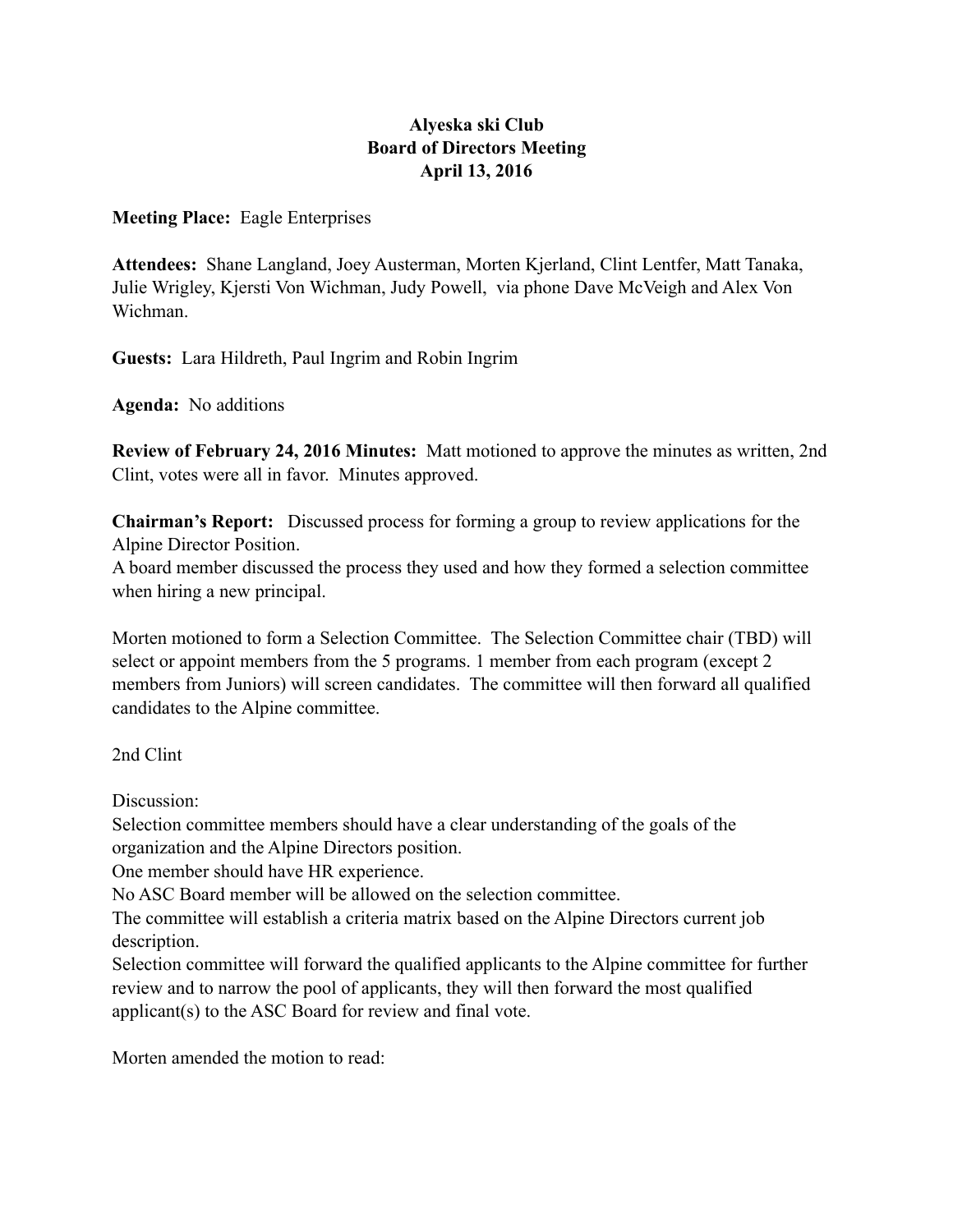The Selection Committee chair, TBD, will solicit programs to bring forward members (non ASC Board members) that wish to be involved in the selection process on the selection committee. There will be members from all 5 programs, Selection Committee members to include (1) Masters, (1) Mighty Mite, (1) Freeride, (1) Devos, (2) Juniors. The Selection Committee will be the initial screening process for all applicants. The committee will forward only the applicants that meet the written objectives and are the correct fit for the ASC community to the Alpine committee for further screening. The Alpine committee will continue the screening interview process and forward the final applicant(s) to the ASC Board for a vote.

2nd Clint, Votes were all in favor, motion passed.

### **Finance Committee Report:** See attached.

Budget: See attached. Budget vs Actuals broken down by Programs.

Bookkeeper: There are currently multiple individuals doing the bookkeeping. Bookkeeping needs to be centralized therefore need to hire a bookkeeper and add Bookkeeper position to the budget.

Programs 501 3C status: Consolidate to one 501 C3 vs several? It would be helpful to dissolve or move to inactive status for the programs under ASC that have 501 C3's. June 30th is the deadline for decisions.

## **Alpine Committee:** See Attached.

Coaches concerns: Providing training for elite vs recreational athletes is a challenge.

Hybrid program: 1 day as a mighty mite, 1 day as a junior.

Should MM train on Saturdays and Devos on Sundays?

Summer camp canceled: Expensive. Resort also working on Chair 6 and doing renovations to mountain restaurant.

# **Development Committee Report:** See attached.

CSFRA: Continues to generate revenue and is on budget. 25K for 1st quarter.

GBOS Grant: Received paperwork, needs to be filled out and returned before receiving check. Corporate Sponsors: All funds have been received for 2015/16 and all have been renewed for the 2016/17 season.

Skimeister: Successful event. Meeting with the ED of Challenge Alaska to discuss ways to improve the event.

Wine Tasting Event: Board Members please attend and make phone calls to folks you think may be interested in attending.

### **Program updates:**

Mighty Mites: End of Season banquet April 20th at the Bears Tooth. Survey sent out to parents. Masters: Banquet was April 2nd.

Juniors: Banquet April 25th at Kincaid Chalet. Dryland training will start up April 19th at Elite. France Camp: Scheduled for mid June. Coaches: Peter and Chris. Currently working on lodging and training plans.